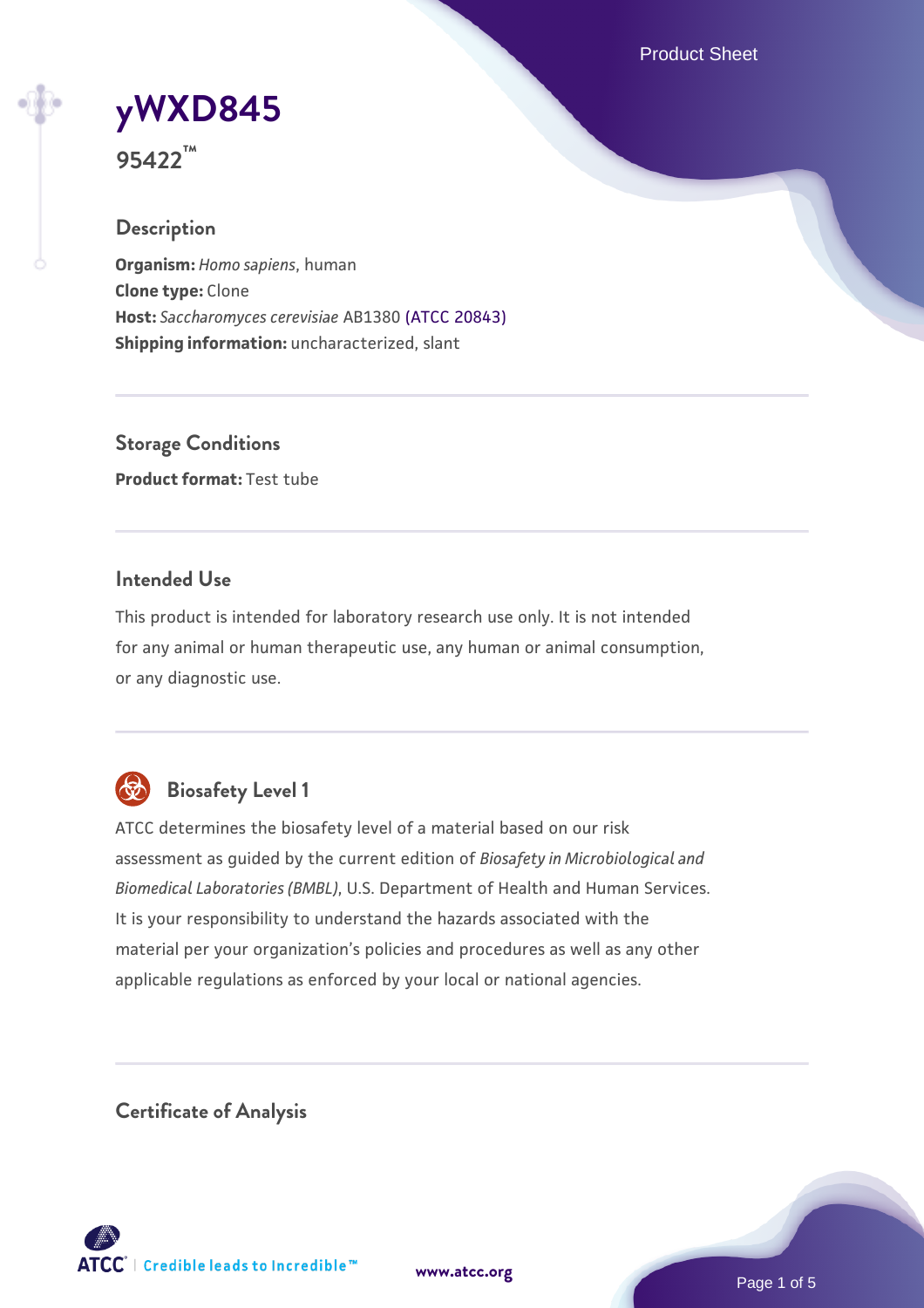# **[yWXD845](https://www.atcc.org/products/95422)** Product Sheet **95422**

For batch-specific test results, refer to the applicable certificate of analysis that can be found at www.atcc.org.

# **Insert Information**

**Type of DNA:** genomic **Genome:** Homo sapiens **Chromosome:** X X q28 **Gene name:** DNA Segment, single copy **Gene product:** DNA Segment, single copy [DXS2398] **Gene symbol:** DXS2398 **Contains complete coding sequence:** Unknown **Insert end:** EcoRI

# **Vector Information**

**Construct size (kb):** 490.0 **Intact vector size:** 11.454 **Vector name:** pYAC4 **Type of vector:** YAC **Host range:** *Saccharomyces cerevisiae*; *Escherichia coli* **Vector information:** other: telomere, 3548-4235 other: telomere, 6012-6699 Cross references: DNA Seq. Acc.: U01086 **Cloning sites:** EcoRI **Markers:** SUP4; HIS3; ampR; URA3; TRP1 **Replicon:** pMB1, 7186-7186; ARS1, 9632-10376

# **Growth Conditions**

**Medium:** 



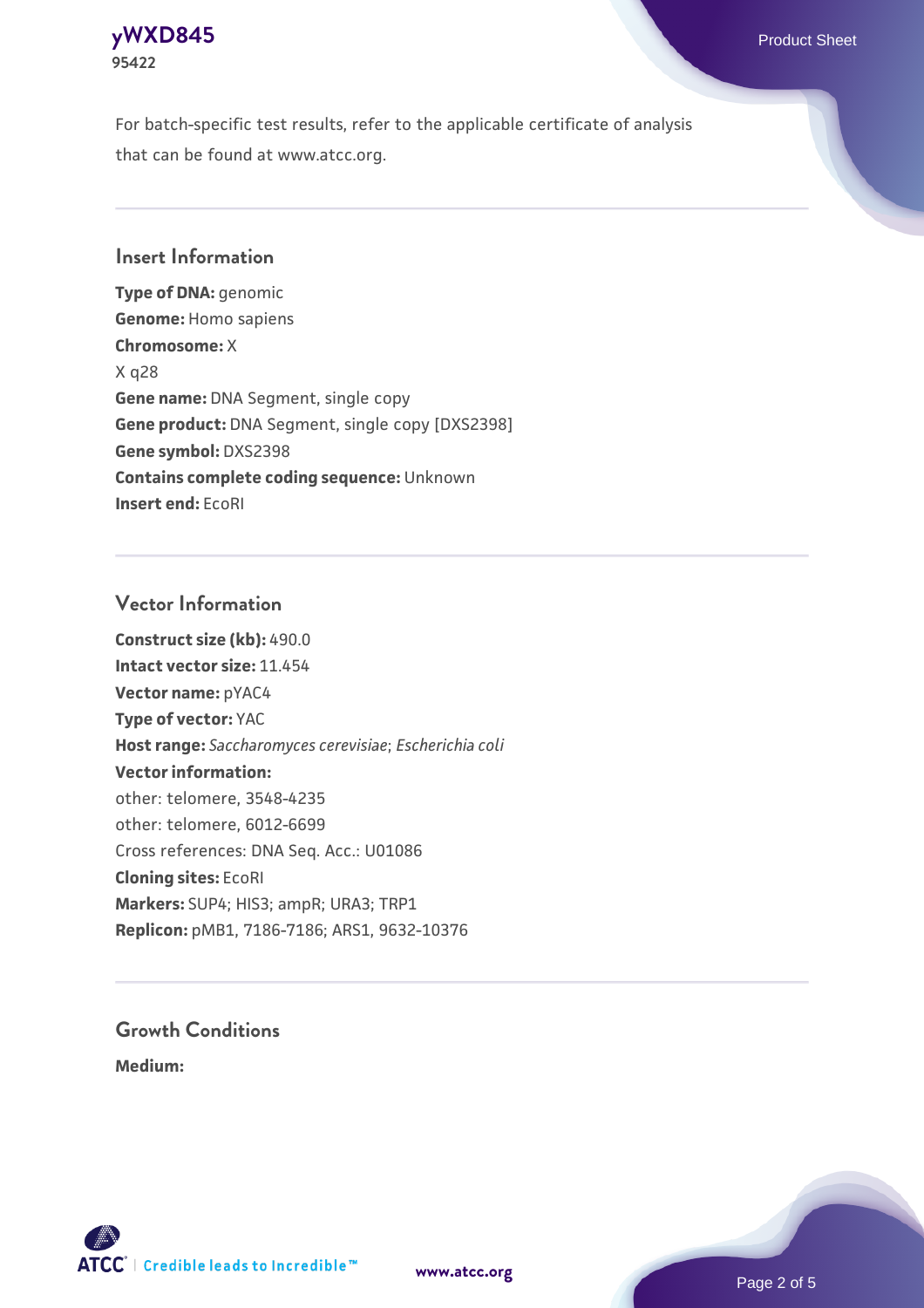**[yWXD845](https://www.atcc.org/products/95422)** Product Sheet **95422**

[ATCC Medium 1245: YEPD](https://www.atcc.org/-/media/product-assets/documents/microbial-media-formulations/1/2/4/5/atcc-medium-1245.pdf?rev=705ca55d1b6f490a808a965d5c072196) **Temperature:** 30°C

#### **Notes**

More information may be available from ATCC (http://www.atcc.org or 703- 365-2620).

# **Material Citation**

If use of this material results in a scientific publication, please cite the material in the following manner: yWXD845 (ATCC 95422)

# **References**

References and other information relating to this material are available at www.atcc.org.

### **Warranty**

The product is provided 'AS IS' and the viability of ATCC® products is warranted for 30 days from the date of shipment, provided that the customer has stored and handled the product according to the information included on the product information sheet, website, and Certificate of Analysis. For living cultures, ATCC lists the media formulation and reagents that have been found to be effective for the product. While other unspecified media and reagents may also produce satisfactory results, a change in the ATCC and/or depositor-recommended protocols may affect the recovery, growth, and/or function of the product. If an alternative medium formulation or reagent is used, the ATCC warranty for viability is no longer



**[www.atcc.org](http://www.atcc.org)**

Page 3 of 5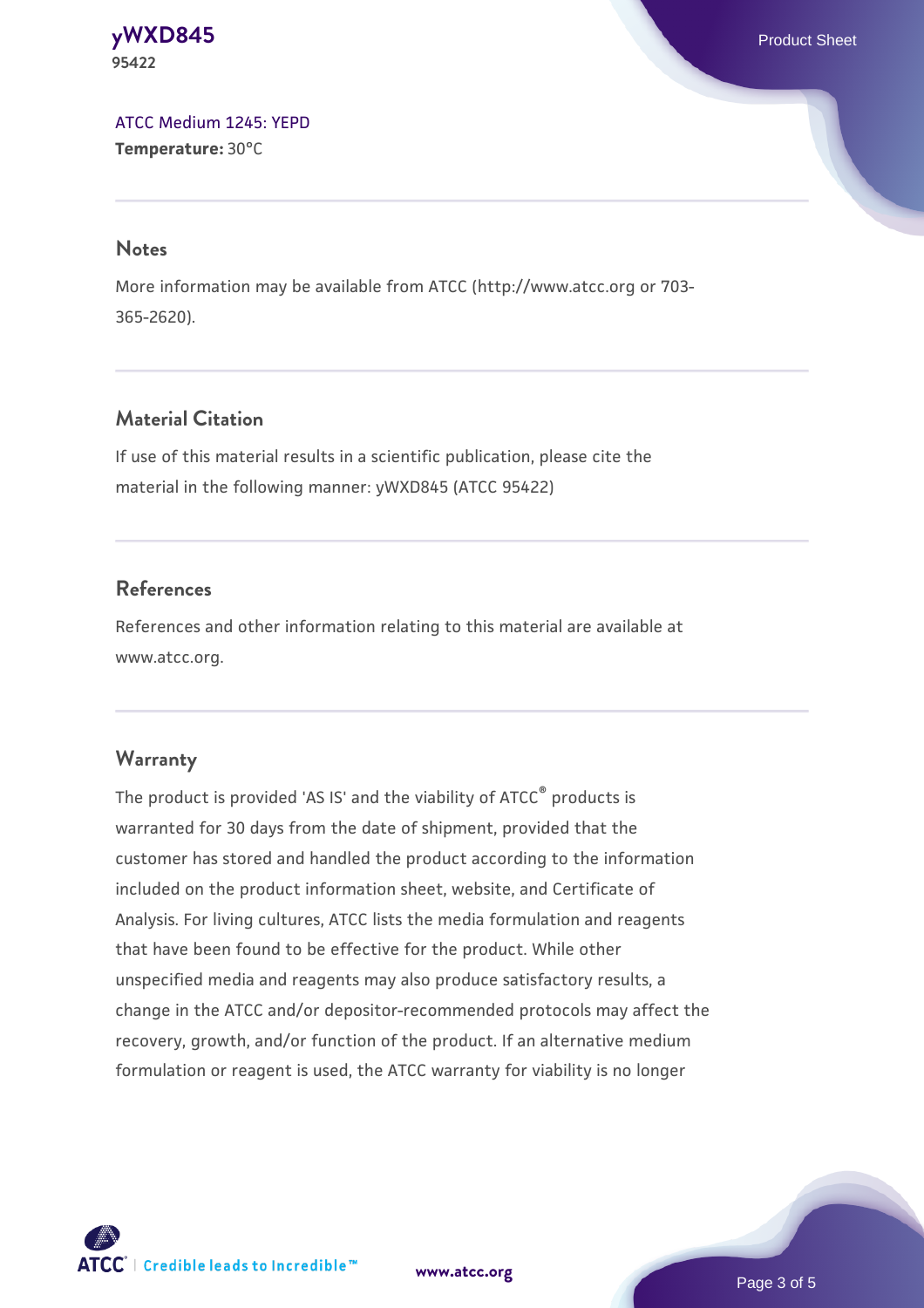**[yWXD845](https://www.atcc.org/products/95422)** Product Sheet **95422**

valid. Except as expressly set forth herein, no other warranties of any kind are provided, express or implied, including, but not limited to, any implied warranties of merchantability, fitness for a particular purpose, manufacture according to cGMP standards, typicality, safety, accuracy, and/or noninfringement.

#### **Disclaimers**

This product is intended for laboratory research use only. It is not intended for any animal or human therapeutic use, any human or animal consumption, or any diagnostic use. Any proposed commercial use is prohibited without a license from ATCC.

While ATCC uses reasonable efforts to include accurate and up-to-date information on this product sheet, ATCC makes no warranties or representations as to its accuracy. Citations from scientific literature and patents are provided for informational purposes only. ATCC does not warrant that such information has been confirmed to be accurate or complete and the customer bears the sole responsibility of confirming the accuracy and completeness of any such information.

This product is sent on the condition that the customer is responsible for and assumes all risk and responsibility in connection with the receipt, handling, storage, disposal, and use of the ATCC product including without limitation taking all appropriate safety and handling precautions to minimize health or environmental risk. As a condition of receiving the material, the customer agrees that any activity undertaken with the ATCC product and any progeny or modifications will be conducted in compliance with all applicable laws, regulations, and guidelines. This product is provided 'AS IS' with no representations or warranties whatsoever except as expressly set forth herein and in no event shall ATCC, its parents, subsidiaries, directors, officers, agents, employees, assigns, successors, and affiliates be liable for indirect, special, incidental, or consequential damages of any kind in connection with or arising out of the customer's use of the product. While reasonable effort is made to ensure authenticity and reliability of materials on deposit, ATCC is not liable for damages arising from the misidentification or



**[www.atcc.org](http://www.atcc.org)**

Page 4 of 5